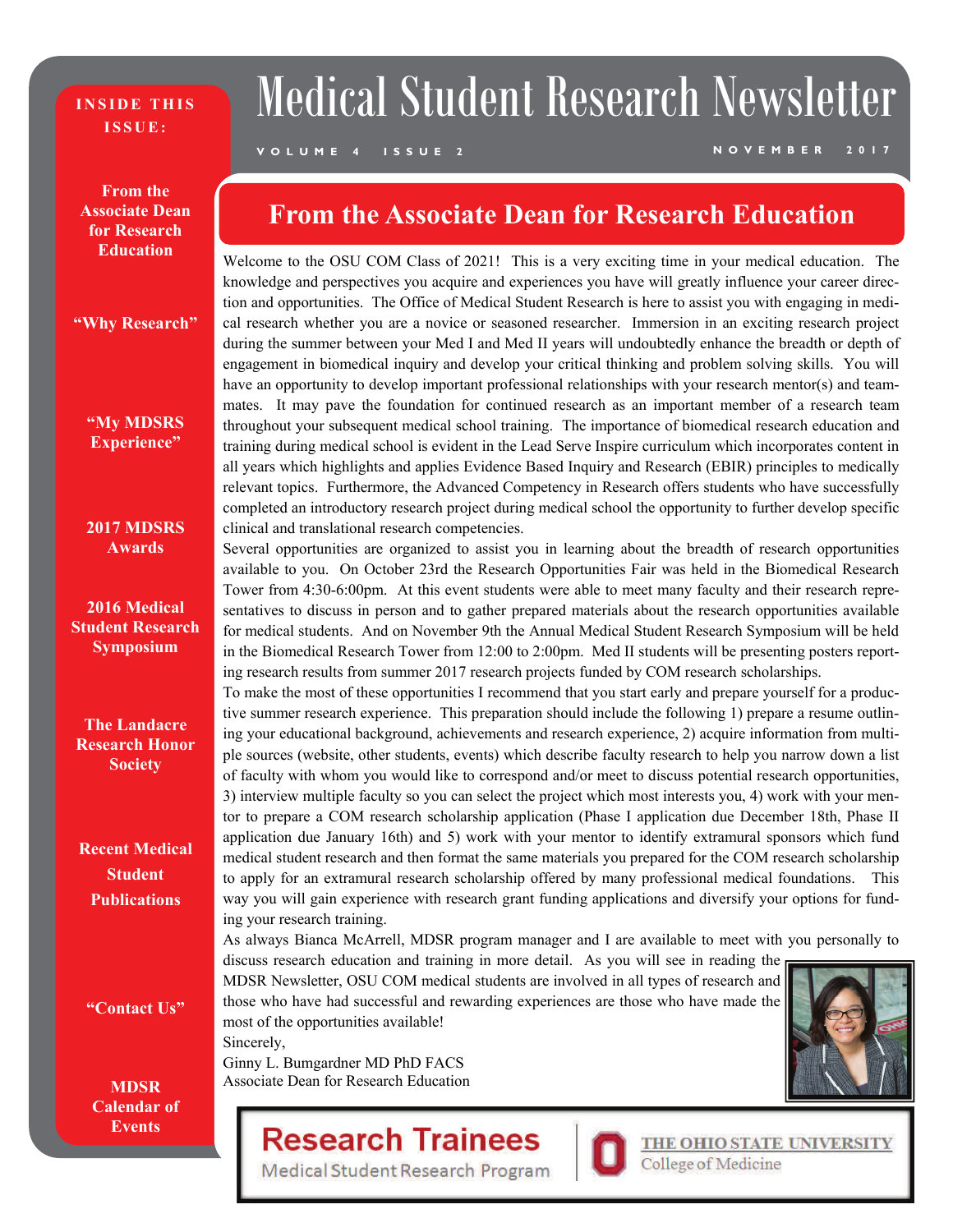### Why Research?

Research as part of the medical student training incorporates discovery through critical thinking, innovation and experimentation. Medical student researchers learn how to communicate new knowledge and how to apply discoveries to enhance patient care. Our students' participation in research gives them firsthand experience and skills in biomedical discovery, increases the depth of understanding of medicine and prepares them to directly influence the future course of medicine.



By Rishi Sethia: I grew up in Chicago, IL and graduated from Indiana University with a Bachelor of Science in Biology and Neuroscience. As an undergraduate, I studied the effect of gonadal hormones on neural plasticity as a research scholar in the lab of Dr. Preston Garraghty. I then went on to complete a clinical research internship with the Department of Neurological Surgery at Indiana University. There, I investigated outcomes of cerebral aneurysms with Dr. Aaron Cohen-Gadol. After entering medical school at The Ohio State University, I focused my research interests on otolaryngology. During my first year of medical school I was awarded a College of Medicine Barnes Research Scholarship to investigate quality of life outcomes for head and neck cancer patients treated with transoral robotic surgery under the guidance of Dr. Enver Ozer.

Throughout medical school, I have worked on various projects within the Department of Otolaryngology-Head and Neck Surgery. These projects include 1) evaluation of a pediatric imaging protocol 2) a medical student mentorship program with Dr. Garth Essig and Dr. Charles Elmaraghy, 3) a report on implant extrusion management 4) a retrospective study on recurrent respiratory papillomatosis with Dr. Brad deSilva and Dr. Laura Matrka, 5) two review articles on temporal bone simulation and resident performance assessment with Dr. Gregory Wiet. In addition to co-authoring several peer-reviewed publications, I have received travel awards to present my work at national conferences including the Triological Society Annual Meeting, Combined Otolaryngology Spring Meetings, and a regional meeting of the Association of American Medical Colleges. I'm currently applying for a residency in otolaryngology and plan to maintain an active research focus throughout my career and ultimately work in academic medicine. I'm very interested in helping younger students take advantage of the vast research resources available at OSU, and specifically encouraging them to consider otolaryngology as a career option. For those interested, you can contact me at rishabh.sethia@osumc.edu.



By Jason Campbell: I grew up in Northwest Washington, D.C. and attended Emory University, graduating with a Bachelor of Science degree in Anthropology and Human Biology. Prior to starting medical school, I volunteered in the AmeriCorps City Year program in Washington D.C. serving underserved high school students. During his first years of medical school, I quickly developed an interest in Sports Medicine and Surgical Oncology. During my first year of Medical School I was awarded a College of Medicine Roessler Research Scholarship award working with Dr. Tom Best in collaboration with Dr. Ian Shrier and the Cirque du Soleil organization, examining time to return from injury for these circus artists. Furthering my musculoskeletal research, I also had the opportunity to work on a research project highlighting female runners with a low BMI are at a higher risk to sustain stress fractures—Time to return to running after tibial stress fracture in female Division I collegiate track and field. This research was published in May 2017 in Current Orthopedics Practice.

As my career has evolved my love for children's health surfaced as evidenced by my work for the advancement of treatment for parechovirus and echovirus in infants between 4 and 60 days who were evaluated at Nationwide Children's Hospital for fever or rule out sepsis with + HPeV PCR. The goal of this research is to: describe the prevalence, genotypes, clinical manifestations, laboratory findings and outcomes associated with HPeV infections in children  $\leq 60$  days of age, compare epidemiologic, clinical and laboratory characteristics from HPeV with enterovirus infections. In my most recent research exploration I found my passion for surgery, specifically surgical oncology. Under the guidance and tutelage of Drs. Grignol and Pollock, I'm studying patients who have a very rare form of cancer - sarcoma. These patients are being categorized into a multi -institutional databank to help direct guidelines and management options for sarcoma patients in the future. As I pursue a career in surgery I plan to remain active in the research community. I'm very interested in encouraging others to consider surgery as a career option and to take advantage of research resources available at The Ohio State University Wexner Medical Center and College of Medicine. For those who are interested, I can be reached at JL.campbell11@gmail.com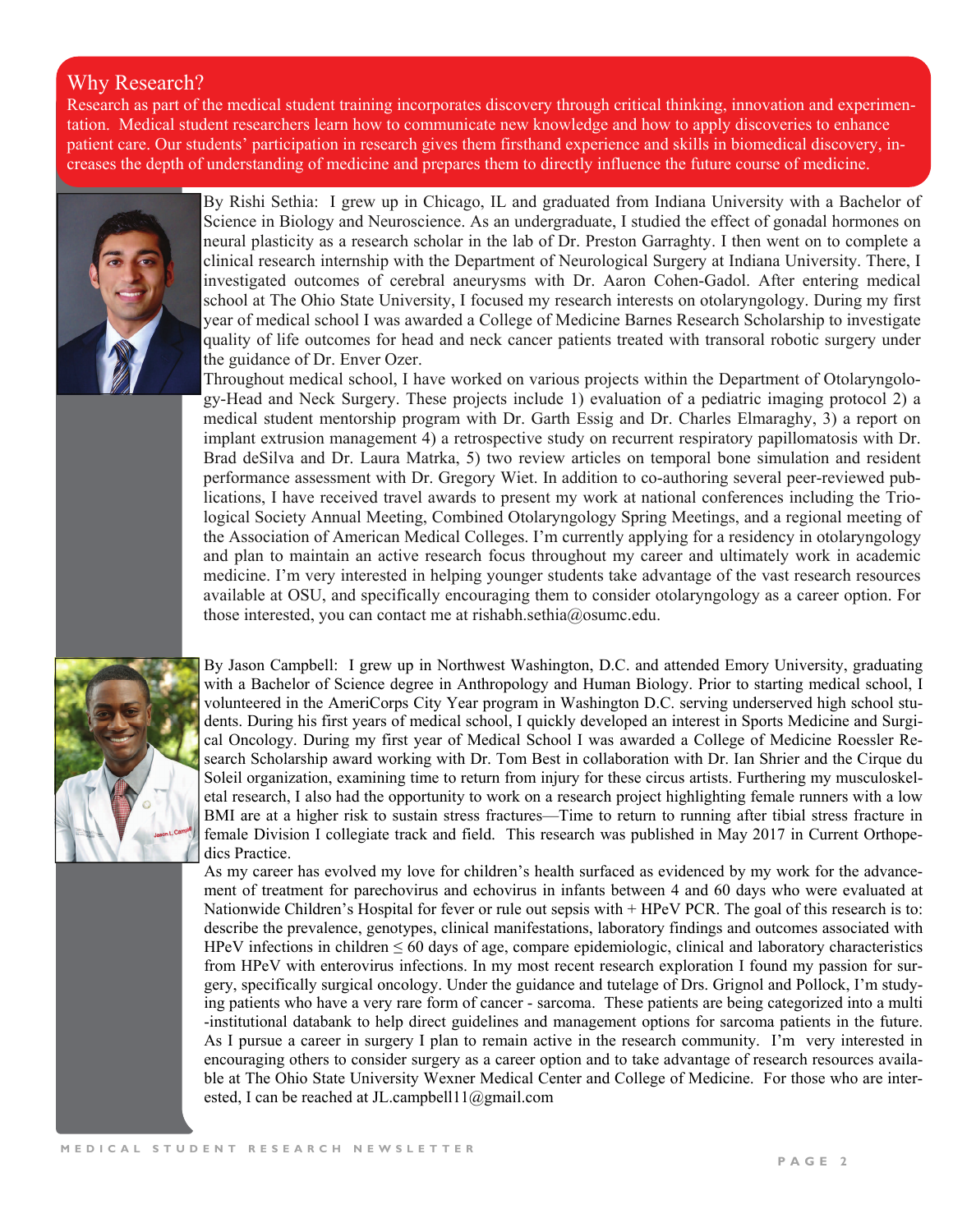# **My MDSRS Experience**

With research being such a crucial part of my curriculum during my undergraduate career, I was delighted to see the abundance of research opportunities when I came to the College of Medicine. In fact, before my interview at The Ohio State University, I found myself on the [Office of Medical Student Research's website](https://medicine.osu.edu/research_ed/medical_students/pages/index.aspx) looking at potential opportunities and "stalking" principal investigators that had taken medical students into their lab in the past. This search led me to Dr. Gail Besner, a pediatric surgeon using tissue engineering to treat gastrointestinal diseases of premature infants. I found this fascinating and decided to reach out via email. To my surprise, not only did Dr. Besner respond, but she also wanted to meet after my OSU interview. From then and throughout my first year of medical school, Dr. Besner and I kept in contact through email, meetings, and shadowing of surgeries until she asked me to join her lab at Nationwide Children's Hospital for the summer. I happily agreed and the rest is history.

In my opinion, there are three key aspects in my experience that set apart OSUCOM research from other medical schools. First, this story is not unique. Many of my peers were able to find their research mentors easily and have developed long-lasting relationships with them. Although the former is due to the accessibility of the Office of Research Education website, the latter is due to the culture at Ohio State and the welcoming personalities of these doctors. All of the physicians I have met while in Columbus are so receptive to teaching and will go above and beyond to give you the opportunities you desire. Second, there are multiple opportunities for funding to completely pay for summer research. Through the Office of Research Education, I was able to apply for the Medical Student Research Program Scholarship. I really appreciated how this allowed me to spend sufficient time in the lab without having to pick up another job in the

summer. Third, this experience taught me *a lot*. I was able to work with a rat model where I did everything from feeding the mice to performing cesarean sections. I was also able to build upon my communication skills, including writing grants, creating posters, and presenting at meetings. And these successes did not go unnoticed; I received first place at the Nationwide Children's Summer Student Poster Day, third place at the Florida Chapter of American Academy of Pediatrics Medical Student Research Forum Oral Presentation, am published in the Florida Pediatrician, and will be co-authored in other journals later this year. Overall, this has been a truly amazing and rewarding experience. I would recommend any student to reach out to the Medical Student Research Program if they had any interest at all in furthering their research education.



#### ~Sarah Gartner Med II

### **My MDSRS Experience**

Applications for the 2017 OSU COM Medical Student Research Scholarship opened on October 7, 2016. Phase I documents were due December 16, 2016 and Phase II documents were due January 16, 2017.

The MDSR program received 101 applications for the 2017 academic year and funded 87 applicants, including one student taking a yearlong LOA for research and a part-time yearlong project. Applications for the 2018 OSU COM Medical Student Research Scholarship will open on October 9, 2017. Phase I documents are due December 18, 2017 and Phase II documents are due January 16, 2018.

To find out more about the application process, contact our office by email at Research.Education@osumc.edu or visit our website:

http://medicine.osu.edu/go/mdsr



Statistics to the upper right represent MDSR College of Medicine scholarship-supported research.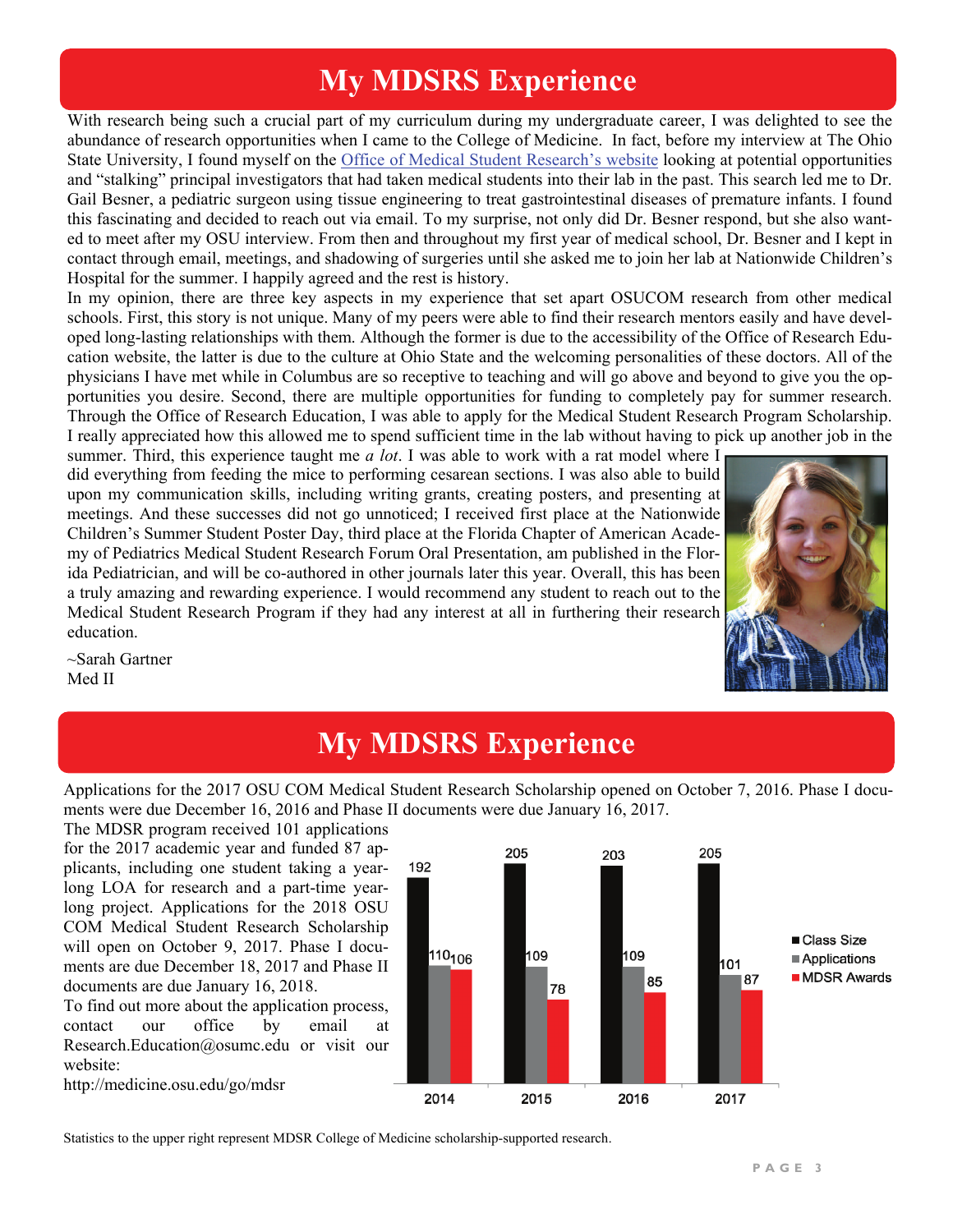# **The Medical Student Research Symposium**

The 2nd Annual Medical Student Research Symposium took place on October 31st in the Ross Hospital Auditorium and Lobby. The annual event is aimed at improving the scientific communication skills of medical students who receive funding through the College of Medicines Medical Student Research Program. The research grants are funded by the Roessler, Bennett, and Barnes Research Scholarship. Eighty-four MDSR Scholars presented their work during a small group faculty led breakout session, and then collaborated on answering questions about methods and challenges for effective scientific communication. Each group reported out and shared tips on how to be successful when presenting your research in diverse venues. The report out segment of the evening was followed by open poster viewing.



The 2017 event will take place on November 9th in the Biomedical research tower. Congratulations to all of our research scholars on the culmination of a successful summer!



Read more about the event here http://go.osu.edu/mdsymposium

### **The Landacre Research Honor Society**

The Landacre Research Honor Society is the medical student research society at OSU COM, founded in 1956 in honor of Dr. Francis Leroy Landacre, professor and first chair of the Department of Anatomy. Dr. Landacre's exceptionally high standards in both academic achievement and research guide the society's promotion and support of medical student research activities. In addition to providing students with information about research opportunities at Ohio State, Landacre also holds research seminars, hosts speakers, participates in the organization of the annual OSU COM Trainee Research Day, and recognizes faculty members who have demonstrated a strong commitment to medical student research with the Landacre Faculty Award. Students inducted into the society have demonstrated exceptional achievement in research. Membership is open to all medical students at The OSU COM who have demonstrated excellence in medical research and fulfilled membership criteria. Students interested in joining Landacre can see a full list of requirements on the website. Each year new inductees are welcomed into the Society at the Annual Induction Ceremony and Awards Banquet. This year's event was held on May 11, 2017 at the Ohio Union. The Honor Society welcomed 55 new members in May, for the full list of new inductees visit the News and Awards section of the [MDSR website](https://medicine.osu.edu/research_ed/medical_students/pages/news.aspx). [http://medicine.osu.edu/go/mdsr](https://medicine.osu.edu/go/mdsr) 

The 2017 keynote address was given by **Michael Racke, MD.** Dr. Racke is an international leader in neurological sciences and a distinguished scholar known for his research in immunology and multiple sclerosis. His research focuses on understanding how inflammation gets established in the central nervous system (CNS). Dr. Racke was also awarded the 2017 Landacre Honor Society Researcher of the Year award. The 2017 Landacre

Research Mentor of the year award was given to **Tamar Gur MD, PhD.** Dr. Gur's research focuses on transgenerational transmission of psychiatric illness, microbiome, and stress.

To see the full list of 2017 inductees please visit the MDSR website. http://go.osu.edu/MDSRnews

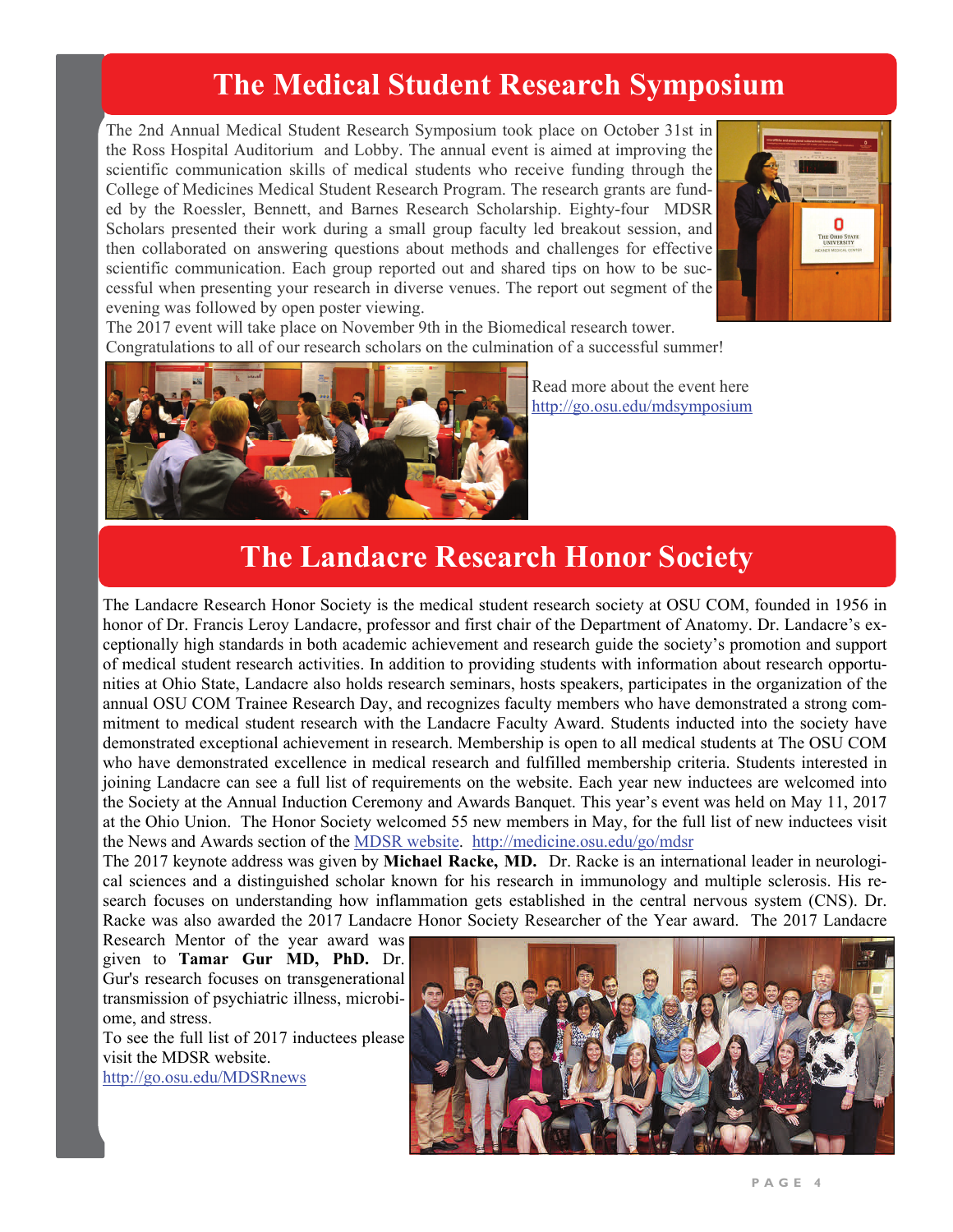### **Recent Medical Student Publications September. 2016 - August 2017**

Nguyen M.C., Moffatt-Bruce S.D., Strosberg D.S., **Puttmann K.T., Pan Y.L.**, Eiferman D.S., 2016 Oct, Agency for Healthcare Research and Quality (AHRQ) Patient Safety Indicator for Postoperative Respiratory Failure (PSI 11) does not identify accurately patients who received unsafe care. Surgery Volume 160, Issue 4, October 2016, Pages 858-868

**Konstantinoua D.,** Shirazia A., Sadrib A., Younga E. W. K., October 2016, Combined hot embossing and milling for medium volume productionof thermoplastic microfluidic devices, Sensors and Actuators B: Chemical, Volume 234, 29 October 2016, Pages 209-221

Deiuliis J.A., Syed R., **Duggineni D.**, **Rutsky J**., Rengasamy P., Zhang J., Huang K., Needleman B., Mikami D., Perry K., Hazey J., Rajagopalan S., 2016 Nov 3, Visceral Adipose MicroRNA 223 Is Upregulated in Human and Murine Obesity and Modulates the Inflammatory Phenotype of Macrophages. PLoS One; eCollection November 3, 2016.

Yoo J.Y., Jaime-Ramirez A.C., Bolyard C., Dai H., Nallanagulagari T., Wojton J., Hurwitz B.S., **Relation T**., Lee T.J., Lotze M.T., Yu J.G., Zhang J., Croce C.M., Yu J., Caligiuri M.A., Old M., Kaur B., 2016 Nov 1, Bortezomib Treatment Sensitizes Oncolytic HSV-1-Treated Tumors to NK Cell Immunotherapy. Clinical Cancer Research, November 2016, Volume 22, Issue 21

Czeisler C., Short A., Nelson T., Gygli P., **Ortiz C.**, Catacutan F.P., Stocker B., Cronin J., Lannutti J., Winter J., Otero J.J., 2016 Dec 1, Surface topography during neural stem cell differentiation regulates cell migration and cell morphology. J Comp Neurol. Volume 524, Issue 17, December 1, 2016, Pages 3485–3502

**Salhi H.E.**, Hassel N.C., Siddiqui J.K., Brundage E.A., Ziolo M.T., Janssen P.M.L, Davis J.P. Biesiadecki B.J.. Myofilament Calcium Sensitivity: Mechanistic Insight into TnI Ser-23/24 and Ser-150 Phosphorylation Integration. FrontiersinPhysiology, December2016, Volume7, Article567

Jasik C.B., Berna M., **Martin M.**, Ozer E.M., 2016 Dec, Teen Preferences for Clinic-Based Behavior Screens: Who, Where, When, and How?, Journal of Adolescent Health, Volume 59, Issue 6, December 2016, Pages 722–724

**Cerier E.**, Lampert B.C., Kilic A., McDavid A., Deo S.V., Kilic A., 26, To ventricular assist devices or not: When is implantation of a ventricular assist device appropriate in advanced ambulatory heart failure? World Journal of Cardiology, Dec 26, 2016; Volume 8, Issue 12: Pages 695-702

**Ruter, D**,. Um, J., Evans, D.C., Boulger, C., Jones, C. 2017 Jan. Implementation of a Trauma Activation Checklist. The American Surgeon, Volume 83, Number 1, January 2017, pp. 1-2(2)

Bohnstedt BN, Ziemba-Davis M, **Sethia R**, Payner TD, DeNardo A, Scott J, Cohen-Gadol AA. Comparison of endovascular and microsurgical management of 208 basilar apex aneurysms. J Neurosurg. 2017 Jan 13:1-11. doi: 10.3171/2016.8.JNS16703. [Epub ahead of print]

**Tsevat DG**, Wiesenfeld HC, Parks C, Peipert JP. 2017 Jan, Sexually transmitted diseases and infertility. American Journal of Obstetrics and Gynecology, Volume 216, Issue 1, January 2017, Pages 1-9

Rai K, Pilarski R, Boru G, Rehman M, **Saqr AH,** Massengill JB, Singh A, Marino MJ, Davidorf FH, Cebulla CM, H Abdel -Rahman M., Genes Chromosomes Cancer,Volume 56, Issue 2, February 2017, Pages 168–174

**Hsieh A,** Tumin D, McConnell PI, **Galantowicz M**, Tobias JD, Hayes D Jr, 2017. Influence of Transplant Center Procedural Volume on Survival Outcomes of Heart Transplantation for Children Bridged with Mechanical Circulatory Support. Pediatric Cardiology, February 2017, Volume 38, Issue 2, pp 280–288

**Hong CS, Wang JL**, Dornbos D 3rd, Joehlin-Price A, Elder JB., 2017 Feb, BRAF-Mutated Pleomorphic Xanthoastrocytoma of the Spinal Cord with Eventual Anaplastic Transformation., World Neurosurgery, Volume 98, February 2017, Pages 871.e9-871.e15

Fojas MC, Southerland LT, Phieffer LS, Stephens JA, **Srivastava T**, Ing SW, Compliance to The Joint Commission proposed Core Measure set on osteoporosis-associated fracture: review of different secondary fracture prevention programs in an open medical system from 2010 to 2015. Archives of Osteoporosis, Epub 2017 Feb 2.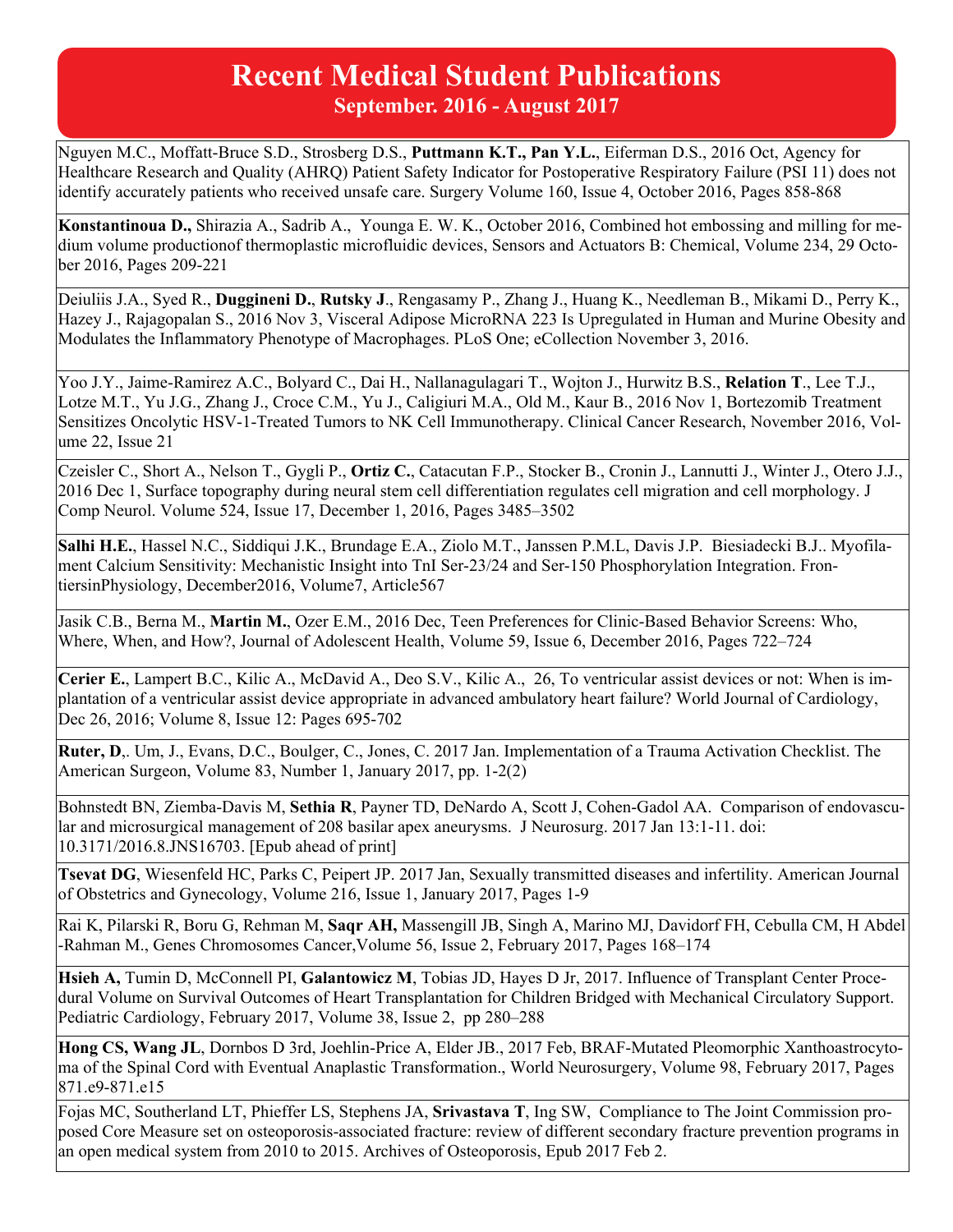**Tretter EM**, Ebel JJ, Pohar KS, Zynger DL, 2017 Mar, Does the gross prosector impact pT3 subclassification or lymph node counts in bladder cancer?,Human Pathology, Volume 61, March 2017, Pages 190-198

Seim, N.B., Philips, R.H.W., Schoenfield, L., Teknos, T.N., Rocco, J.W., **Agrawal, A**., Ozer, E., Carrau, R.L., Kang, S.Y,, Old, M.O. 2017 Mar 27. NUT Midline Carcinoma of the Sublingual Gland: Clinical Presentation and Review. Head and Neck Pathology, 27 March 2017, pp 1–9

Politi, J.R., Davis, R.L. 2nd, **Matrka, A.K**. 2017 Apr, Randomized Prospective Trial Comparing the Use of Intravenous versus Oral Acetaminophen in Total Joint Arthroplasty.The Journal of Arthroplasty, Volume 32, Issue 4, April 2017, Pages 1125-1127

Whitaker EE, Christofi FL, **Quinn KM, Wiemann BZ**, Xia JC, Tobias JD, Bissonnette B. Epub 2017 Jan 3, Selective induction of IL-1β after a brief isoflurane anesthetic in children undergoing MRI examination. , Journal of Anesthesia, April 2017, Volume 31, Issue 2, pp 219–224

Pepper, V.K., Clark, E.S., Best, C.A., Onwuka, E.A., Sugiura, T., Heuer, E.D., **Moko, L.E**., Miyamoto, S., Miyachi, H., Berman, D.P., Cheatham, S.L., Chisolm, J.L., Shinoka, T., Breuer, C.K., Cheatham, J.P., 2017 Apr. Intravascular Ultrasound Characterization of a Tissue-Engineered Vascular Graft in an Ovine Model. Journal of Cardiovascular Translational Research, April 2017, Volume 10, Issue 2, pp 128–138

Hasson Charles R.M., Moffatt-Bruce S.D., **Cerier E.**, Smith S.A., Lampert B.C., McDavid A., Whitson B.A., Essandoh M.K., Kilic A., April 2017, Impact of Chronic Obstructive Pulmonary Disease on Early Right Ventricular Dysfunction and Failure Following Left Ventricular Assist Device Implantation, The Journal of Heart and Lung Transplantation, April 2017,Volume 36, Issue 4, Supplement, Page S350

**Xian Z**, Quinones AK, Tozbikian G, Zynger DL, 2017 Apr, Breast cancer biomarkers before and after eoadjuvant chemotherapy: does repeat testing impact therapeutic management, Human Pathology Volume 62, April 2017, Pages 215-221

Onwuka, E., Best, C., Sawyer, A., Yi, T., Heuer, E., **Sams, M**., Wiet, M., Zheng, H., Kyriakides, T., Breuer, C.. The role of myeloid cell-derived PDGF-B in neotissue formation in a tissue-engineered vascular graft. Regenerative Medicine, 2017 Apr,VOL. 12, NO. 3

Ozbay I, Yumusakhuylu AC, **Sethia R**, Wei L, Old M, Agrawal A, Teknos T, Ozer E. One-year quality of life and functional outcomes of transoral robotic surgery for carcinoma of unknown primary. Head Neck. 2017 Aug;39(8):1596-1602. Epub 2017 May 17.

**Wang JL**, Hinduja AP, Powers CJ. J Clin Neurosci., Epub 2017 Feb 10, . Successful coil embolization of a ruptured mycotic aneurysm that developed three days after septic embolic infarction: Case report and review of the literature. . Journal of Clinical Neuroscience, Volume 39, May 2017, Pages 95-98

Malekpour M, Kulwin C, Bohnstedt BN, Radmand G, **Sethia R,** Mendenhall SK, Weyhenmeyer J, Hendricks BK, Leipzig T, Payner TD, Shah MV, Scott J, DeNardo A, Sahlein D, Cohen-Gadol AA. Effect of short-term ε-aminocaproic acid treatment on patients undergoing endovascular coil embolization following aneurysmal subarachnoid hemorrhage. J Neurosurg. 2017 May;126(5):1606-1613. Epub 2016 Jun 17.

**Sethia R,** Mahida JB, Subbarayan RA, Deans KJ, Minneci PC, Elmaraghy CA, Essig GF Jr. Evaluation of an imaging protocol using ultrasound as the primary diagnostic modality in pediatric patients with superficial soft tissue infections of the face and neck. Int J Pediatr Otorhinolaryngol. 2017 May;96:89-93.

Dornbos, D 3rd, **Karras, C.L., Wenger, N, Priddy, B**, Youssef, P, Nimjee, S.M., Powers, C.J. 2017 Jun. Pipeline embolization device for recurrence of previously treated aneurysms. Neurosurgical Focus, June 2017, Vol. 42, No. 6, Page E8

**Gupta P**, Shin T, Sopkovich J, Massick S, Kaffenberger B. H. Generic, twice-daily minocycline versus branded, extended-release minocycline for acne: A retrospective comparison of treatment escalation, Journal of the American Academy of Dermatology, June 2017, Volume 76 , Issue 6 , 1195 - 1197.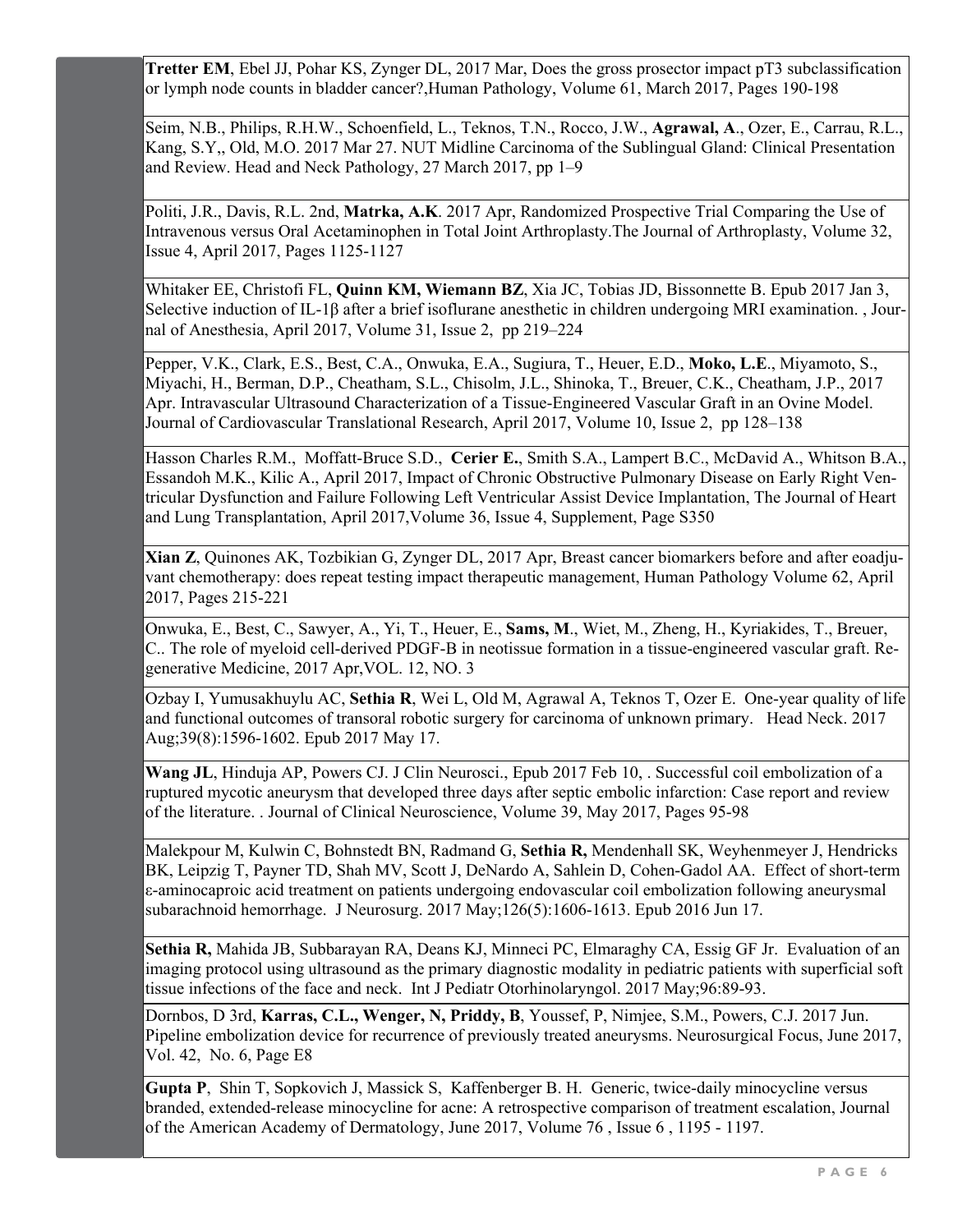Tanwar V, Adelstein JM, Grimmer JA, Youtz DJ, **Sugar BP**, Wold LE. PM2.5 exposure in utero contributes to neonatal cardiac dysfunction in mice. Environmental Pollution, Volume 230, Epub 2017 Jun 22, Pages 116-124

**Xian Z**, Zynger DL, HER2 loss after neoadjuvant treatment: is the adjuvant trastuzumab treatment feasible?, Hum Pathol., Volume 65, July 2017, Pages 247-248

Gur, T.L., **Shay, L**., Palkar, A.V., Fisher, S., Varaljay, V.A., Dowd, S, Bailey, M.T. 2017 Aug. Prenatal stress affects placental cytokines and neurotrophins, commensal microbes, and anxiety-like behavior in adult female offspring. Brain, Behavior, and Immunity, Volume 64, August 2017, Pages 50-58

Southerland, L.T., Gure, T.R., **Ruter, D.I**., Li, M.M., Evans, D.C. 2017 Aug. Early geriatric consultation increases adherence to TQIP Geriatric Trauma Management Guidelines. Journal of Surgical Research, Volume 216, August 2017, Pages 56-64

Whitaker E.E., **Wiemann** B.Z., DaJusta D.G., Alpert S.A., Ching C.B., McLeod D.J., Tobias J.D., Jayanthi V.R., Spinal anesthesia for pediatric urological surgery: Reducing the theoretic neurotoxic effects of general anesthesia Journal of Pediatric Urology, Volume 13, Issue 4, August 2017, Pages 396-400

**Sethia R**, Yumusakhuylu AC, Ozbay I, Diavolitsis V, Brown NV, Zhao S, Wei L, Old M, Agrawal A, Teknos TN, Ozer E. Quality of life outcomes of transoral robotic surgery with or without adjuvant therapy for oropharyngeal cancer. Laryngoscope. 2017 Aug 3. doi: 10.1002/lary.26796. [Epub ahead of print]

Jamieson M, **Schroeder A, Campbell J**, Seigel C, Sonsecharae JE, Miller TL. Time to return to running after tibial stress fracture in female Division I collegiate track and field. Current Orthopaedic Practice, July/August 2017, Volume 28 - Issue 4 - p 393–397

Chao A.H., **Yaney A.**, Skoracki R.J., Kearns P.N., The Impact of Physician Assistants on a Breast Reconstruction Practice: Outcomes and Cost Analysis. Ann Plast Surg.;79(3):249-252. 2017 Sep.

# MDSR Program Contact Information

Medical Student Research Program Websites:

[http://medicine.osu.edu/go/mdsr](https://medicine.osu.edu/go/mdsr) 

MDSR Newsletter and Events <http://go.osu.edu/MDSRevents>

[Research Opportunities](https://medicine.osu.edu/research_ed/medical_students/researchopportunities/pages/index.aspx)http://go.osu.edu/mdsrresearchopportunities

**Attention research mentors: you can advertise your research opportunities on the MDSR website by completing a [Faculty Research Announcement Request.](https://medicine.osu.edu/research_ed/MEDICAL_STUDENTS/RESEARCHOPPORTUNITIES/FACULTYREQ/Pages/index.aspx) http://go.osu.edu/MDSRmentors This provides medical students with an array of research opportunities in one easy location!** 

**We want to hear from you! To submit an item for the newsletter or to highlight medical student research accomplishments, email:** [research.education@osumc.edu](mailto:research.education@osumc.edu)



MDSR Program Manager: Bianca McArrell 333 W. 10th Ave. 1190A Graves Hall Columbus, Ohio 43210 614-685-9106 [Bianca.McArrell@osumc.edu](mailto:Bianca.mcarrell@osumc.edu)